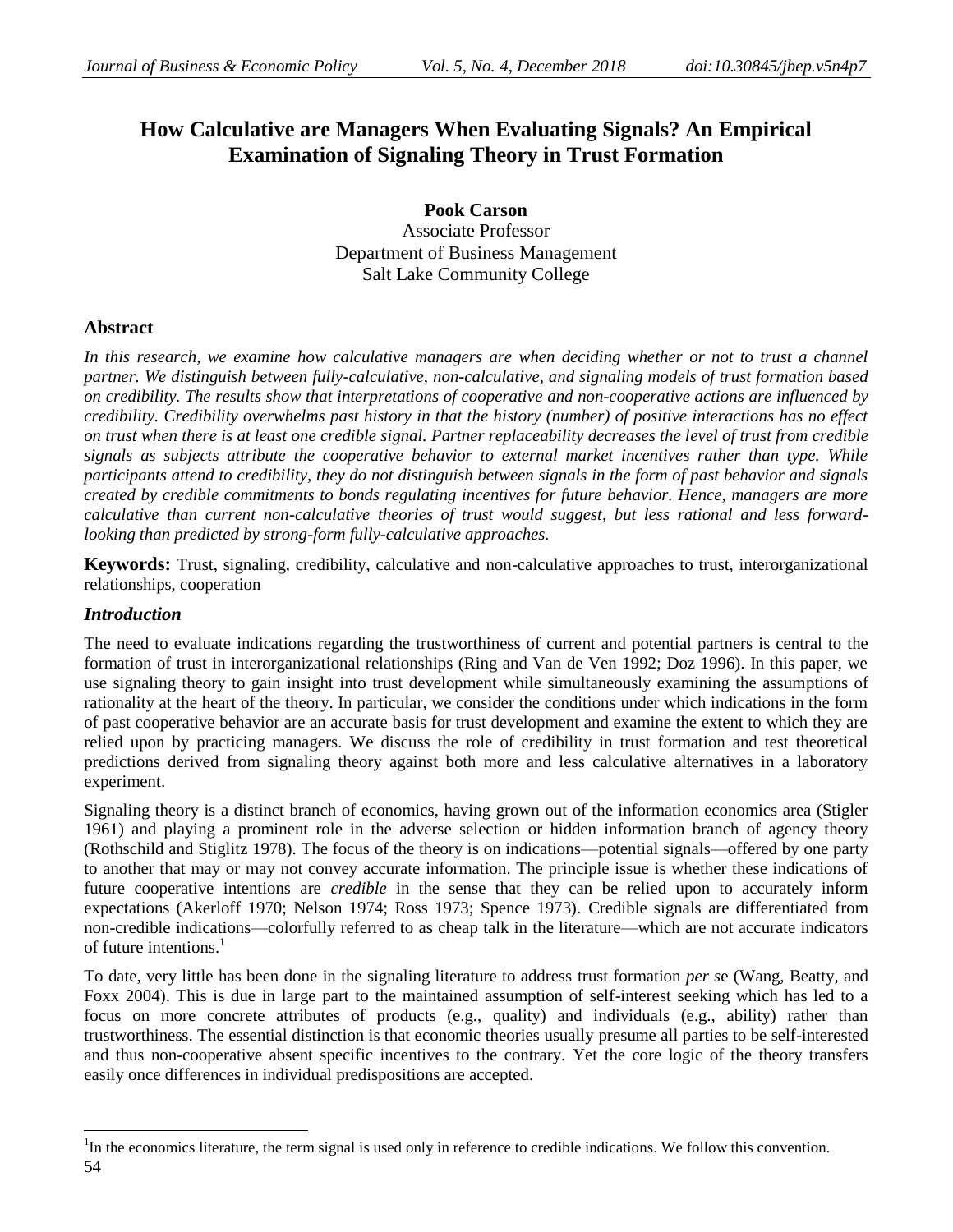Hence, while we extend the core signaling logic to the literature on trust formation, we also examine the extent to which parties can signal trustworthiness at all and whether credibility matters in this context.

According to signaling theory, cooperative behavior in the past may be either a credible or non-credible indicator of future cooperative intentions depending on the circumstances surrounding the prior exchange. The idea that past cooperative behavior is not always a credible signal of trustworthiness is at the heart of our empirical investigation. On this issue, a distinct split is observed in the extant literature over how past cooperative actions should be interpreted. *Calculative* theories of the kind common in economics largely discount past behavior (both cooperative and non-cooperative), preferring instead to focus on incentives for cooperation in future exchanges (e.g., Williamson 1993; Sitkin and Roth 1993; Sako and Helper 1998). *Non-calculative* approaches, in contrast, place a much heavier emphasis on past behavior as a basis of trust formation (e.g., Ring and Van de Ven 1994). Under this more process-based perspective (e.g., Zucker 1986), "trust changes over time—developing, building, declining and even resurfacing in long-standing relationships (Rousseau et al. 1998, p 395)." While noncalculative theories are closely related to sociological approaches, a focus on past behavior is not unique to this paradigm. Indeed, signaling models also look to past behavior to indicate type. As we explain below, despite this similarity to non-calculative theories and, on the calculative side, a generally rational worldview, signaling theory differs from both approaches to trust in important ways.

In the experiment presented below, interpretations of both cooperative and non-cooperative actions are shown to be significantly influenced by credibility. Credibility overwhelms the effect of past history in the sense that the history (number) of positive interactions has no effect on trust when parties have recourse to at least one credible signal. Surprisingly, partner replaceability is shown to decrease the level of trust resulting from credible signals; subjects attribute the cooperative behavior to external market incentives rather than type and do not increase their reported trust in their partner. While participants attend to credibility in the study, they do not distinguish between signals in the form of past behavior and signals created by credible commitments to bonds regulating incentives for future behavior. Hence, managers are more calculative than current non-calculative theories of trust would suggest, but less rational and less forward-looking than predicted by strong-form calculative approaches.

This paper is organized as follows. In the next section, we review the literature on trust formation and compare signaling theory to extant calculative and non-calculative alternatives in the trust literature. We then present an experiment designed to examine the role of credible signals in trust formation. Finally, we discuss the results and implications for theory and practice.

## *Conceptual Background and Theory Development*

Trust has been shown to have a significant effect on behavior and performance in interorganizational relationships (Zaheer, McEvily, and Perrone 1998). Trust reduces transaction costs (Mohr and Spekman 1994) and increases adaptability, making it especially important in highly uncertain or potentially adversarial relationships. Trust can be defined succinctly as expectations of positive behavior that one party holds about another (Ring and Van de Ven 1992). In the context of interorganizational relationships, the desired positive behavior usually takes the form of cooperation during *ex post* adjustments (Zucker 1986; Gambetta 1988; Sako 1992; Mayer et al. 1995). Trusted parties are expected to take a long-term perspective and act in the mutual interest of both firms during such adjustments (i.e., forbearance) rather than give in to short-term incentives for opportunistic behavior (Rousseau et al. 1998). As discussed in detail by Rousseau et al. (1998), risk is the *sin qua non* of trust in that expectations for positive behavior may prove incorrect. Thus, careful evaluations of trustworthiness are central to trust formation and parties will look for ways to evaluate signals regarding the cooperative intentions of current and potential partners.

The extant literature highlights a number of influences on trust formation. The history of interactions between firms, social ties, common backgrounds, shared cultural identity, mutually-oriented values, benevolence and integrity, a propensity to trust in others, competencies, reputations, and incentives have all been posited to impact trust (see, e.g., Mayer, Davis and Schoorman, 1995, for a review). The theoretical approaches that advance these arguments may be categorized in a variety of ways (Rousseau et al. 1998). For our purposes, the most useful distinction is between calculative (structural) and non-calculative (relational) approaches to trust (Hosmer 1995; McKnight, Cummings, and Chervany 1998; Poppo and Zenger 2002; Moran 2005). As we discuss below, these distinctions are to a large extent blurred by signaling theory; nevertheless, they are useful in understanding how the theory adds to extant perspectives.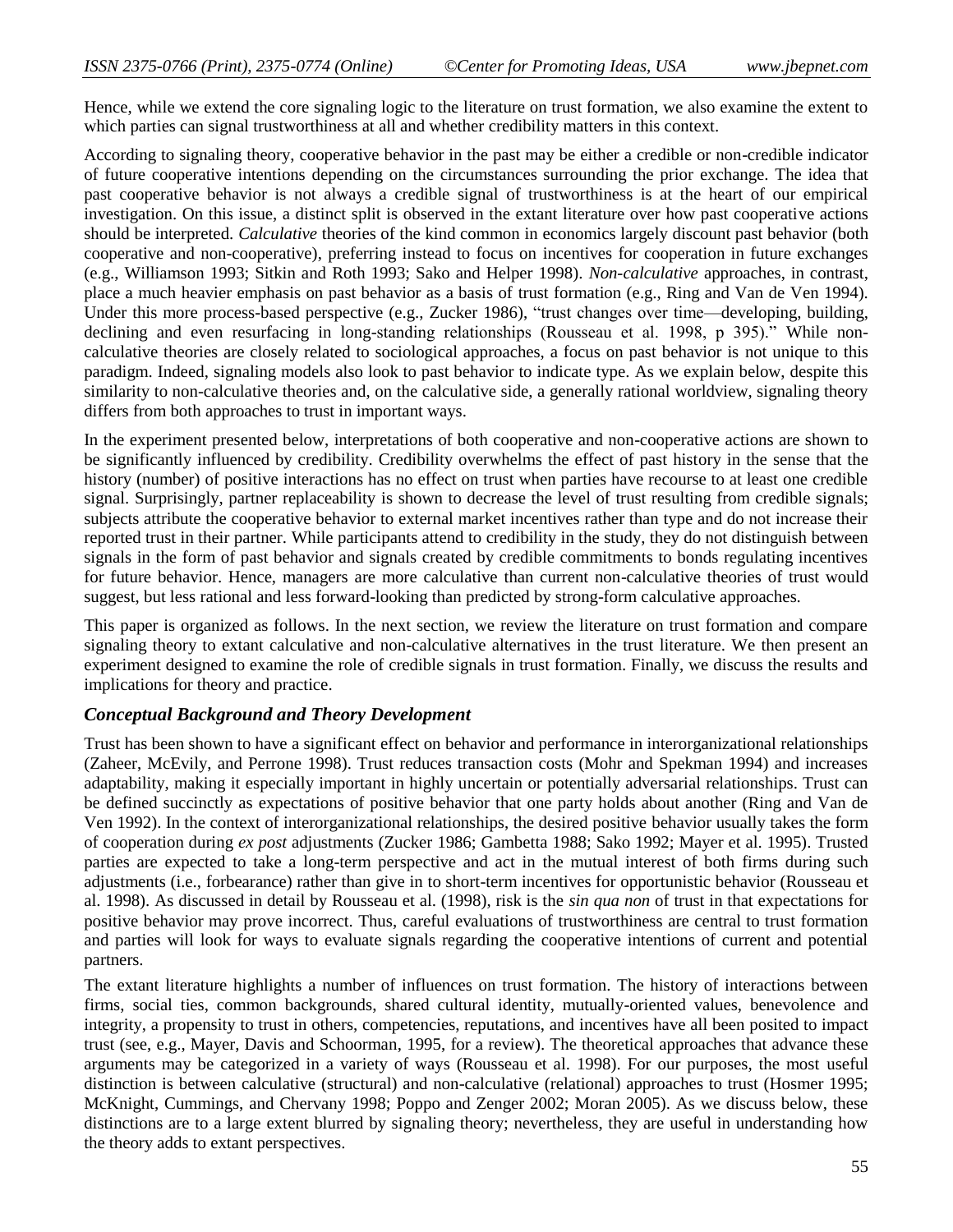Calculative approaches to trust are rooted in economic theory. Calculative trust is based on forward-looking evaluations of incentives to behave in a desirable manner (Williamson 1993).<sup>2</sup> From a calculative perspective, parties are trusted to the extent that incentives for cooperation are expected to exist in future exchanges. As a result of this forward-looking orientation, issues such as reputations and repeated exchange come to the fore as institutions that create incentives for cooperative behavior (Macneil 1980, 1982). Both serve as hostages or bonds which are jeopardized by non-cooperative behavior, making cooperation self-enforcing and resulting in trust (Williamson 1993).

Non-calculative trust, in contrast, is more sociological in nature and largely backward-looking. Non-calculative approaches view trust as originating primarily from a past history of positive interactions. More trusted partners are those with which the individual or firm has had a series of exchanges resulting in beneficial outcomes (e.g., Ring and Van de Ven 1994; Doz 1996). Coming to know and understand the type of person or organization one is dealing with through these interactions is central to most non-calculative theories of trust. This stands in sharp contrast to calculative perspectives that eschew the notion of type and focus more squarely on incentives.

Signaling theory blends calculative and non-calculative perspectives in a way which makes it unique and different from both. In contrast to calculative approaches, signaling theory acknowledges the importance of discerning type based on past behavior in a manner similar to non-calculative treatments. That is, signaling theory is not focused solely on future incentives for behavior. However, the theory differs from non-calculative approaches in that it is far more analytic in its evaluations of past behavior. In particular, cooperative behaviors consistent with selfinterests are discounted as indicators of future trustworthiness since they carry no actual or potential cost and are thus a form of cheap talk. In this sense, signaling theory gives particular weight to past behaviors inconsistent with short-term self-interests, although the issuance of such signals must be rational in the long-term.

For a signal to be credible, two conditions must be met. First, the signal must involve some cost or potential cost or it must be verifiable (Milgrom and Roberts 1986). Since verification of intentions (in contrast to certain abilities or competencies) is quite problematic, costliness becomes the key concern. By cost we refer to either an explicit cost or an opportunity cost. Signals which carry no cost (or potential cost in the event of defection) cannot be credible indications of trustworthiness since they cannot be distinguished from cheap talk. Second, credible signals must be incentive compatible in the sense that they are less costly in the long-run for parties of the type indicated by the signal than for parties of different types. The latter condition specifies what is known as a *separating or partitional equilibrium* (Spence 1973) in which different firms have incentives to self-select different actions that accurately indicate their type.

A classic example of a credible signal and a separating equilibrium can be found in the signaling literature on education (Spence 1973). According to this theory, higher education is of value not because students necessarily learn useful skills (a provocative claim), but because it serves as a signal of high student capability to potential employers. Education is a credible signal of high capability because, while both high and low capability students can potentially earn a degree, the process is less costly for more capable students. Higher capability students are also more likely to hold their jobs and reap the long-term benefits of their education. Thus, they are more likely to issue the signal than less capable students, and the signal is separating.

In this study, we focus on two potential signals: (1) cooperative behavior that carries a short-term cost and (2) actions that commit a party to a bond subjecting them to a cost *conditional* on future non-cooperation or defection. The latter is clearly separating in that it carries no costs (other than transaction costs) for cooperative firms while imposing costs on firms of a non-cooperative type. The former will also generally satisfy the conditions for a separating equilibrium in either or both of two ways. First, cooperation is more incentive compatible for firms which hold mutually-oriented preferences. Hence, firms of a cooperative type will find the cooperative behaviors involved in issuing the signal less costly *per se* than non-cooperative firms. Second, like education, the benefits of cooperative behavior are generally realized over an extended period of future interactions.

 $\overline{a}$ 

 $2^2$  Evaluations of the competencies needed to act in a desirable manner are also a common theme in the calculative literature. Our focus in this research is on incentives and predispositions for cooperation rather than competence. Readers interested in competence will note that the signaling literature on education and employment addresses this issue in some detail (Spence 1973).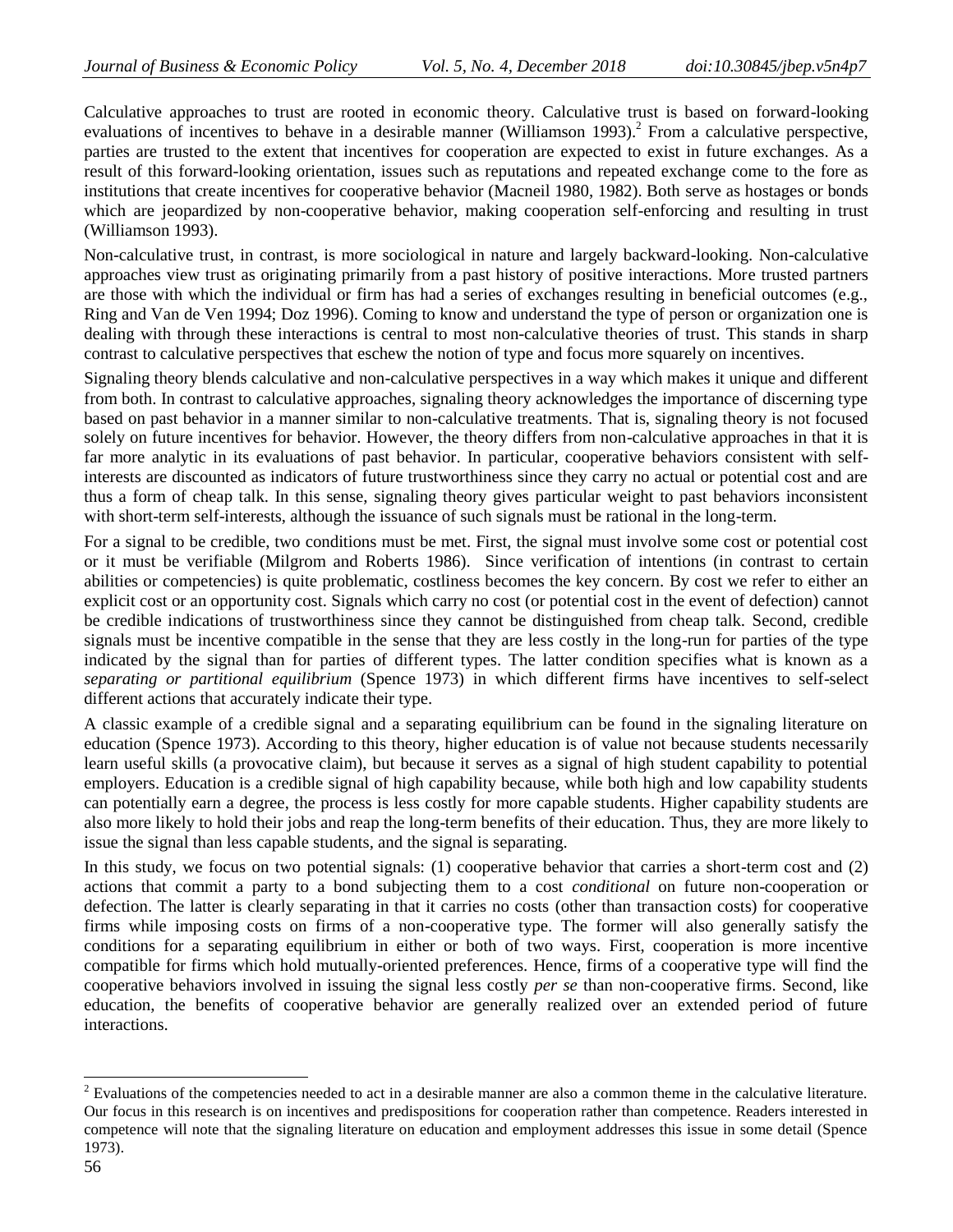Since truly cooperative firms can expect longer-term relationships, initial cooperative signals are less costly in the long-run (or not costly at all) for firms of a cooperative type than for non-cooperative firms falsely issuing the signal. Note that this is the same argument used in the signaling literature to establish the credibility of advertising or investments in brand equity as signals of product quality—these costly signals are only rational if the firm expects repeat purchases due to its (private) information about product quality that will allow it to recover its large initial investment (Nelson 1974).

Signaling theory thus qualifies the kinds of behaviors that should influence trust formation. In particular, overtly cooperative behaviors that do not carry a cost or potential cost are not credible signals of trustworthiness since they are in the best interest of the issuing firm regardless of future intentions. It is an open empirical question as to the role costliness will play for actual managers in qualifying their interpretations of past cooperative actions. Moreover, it is unclear whether these managers will place greater emphasis on past behavior or future incentives when deciding whether to trust. From a fully-calculative perspective, signals in the form of past actions should be discounted in favor a consideration of future incentives, as described above. Hence, neither costly nor non-costly past behavior should impact trust formation. Under this view, only actions which commit parties to future losses in the event of non-cooperative behavior would be credible signals of intentions to cooperate. Such signals take the form of hostages or bonds which impact future incentives by inflicting a loss on the actor should it behave non-cooperatively. We investigate this more calculative signal below and use the term bond to differentiate this kind of signal from costly past behavior.

#### **Experiment**

We recruited experienced managers through a professional social network and asked them to indicate their level of trust in a hypothetical business partner after observing how it behaved. We selected supplier relationships as the basis for the experimental scenarios since they are common, relevant to trust, and easily approached by managers with diverse backgrounds. In each experimental cell, the participating manager is presented with a scenario in which the partner (supplier) behaves either cooperatively or non-cooperatively in response to a request for an *ex post* adjustment. We manipulate the context to make the behavior either credible by virtue of bring costly, non-credible (non-costly), or a commitment to a bond. We further manipulate the past history between the firms to investigate this key distinction between signaling and non-calculative approaches. We also investigate the role of supplier replaceability to see if it adds to trust beyond the effect of credible past behavior.

The experiment takes the form of a mixed-factorial within-subjects design with four factors (cooperative/noncooperative, credible/non-credible/bond, no history/history, non-replaceable/replaceable). There are a total of eight cells. Given the expected power of the stimuli and the difficulty of recruiting practicing managers, we targeted 20 evaluations of trust per cell. To recruit participants, we began by identifying 30 practicing managers with at least 10 years of full-time managerial experience and ties to our institution who were asked to participate in the study. Ultimately, 19 managers agreed to participate and completed the questionnaire. Each manager responded to the eight different scenarios yielding 152 separate evaluations of trust. The order of the scenarios was randomized across participants to counterbalance order effects. The experimental cells are described in Table 1. The instructions and scenarios presented in each cell are given in the Appendix.

| Scenario | Cost of        | Revenue Gain  | Supplier       | Supplier       | Past History   |  |
|----------|----------------|---------------|----------------|----------------|----------------|--|
|          | Adjustment (to | from Making   | Cooperates?    | Replaceable?   | οf             |  |
|          | Supplier)      | Adjustment    |                |                | Cooperation?   |  |
|          |                | (to Supplier) |                |                |                |  |
|          | 150,000        | 100,000       | Yes            | N <sub>o</sub> | N <sub>0</sub> |  |
| 2        | 100,000        | 150,000       | Yes            | N <sub>o</sub> | N <sub>o</sub> |  |
| 3        | 150,000        | 100,000       | N <sub>0</sub> | N <sub>o</sub> | N <sub>o</sub> |  |
| 4        | 100,000        | 150,000       | N <sub>0</sub> | N <sub>o</sub> | N <sub>o</sub> |  |
| 5        | 150,000        | 100,000       | Yes            | Yes            | N <sub>o</sub> |  |
| 6        | 100,000        | Bond*         | Yes            | N <sub>o</sub> | N <sub>o</sub> |  |
|          | 100,000        | 150,000       | Yes            | N <sub>o</sub> | $Yes**$        |  |
| 8        | 150,000        | 100,000       | Yes            | N <sub>o</sub> | $Yes**$        |  |

## **TABLE 1** Scenarios

\* Gain is 150,000 if cooperative; 100,000 if non-cooperative in the future.

\*\* Supplier behaved the same way on five previous occasions.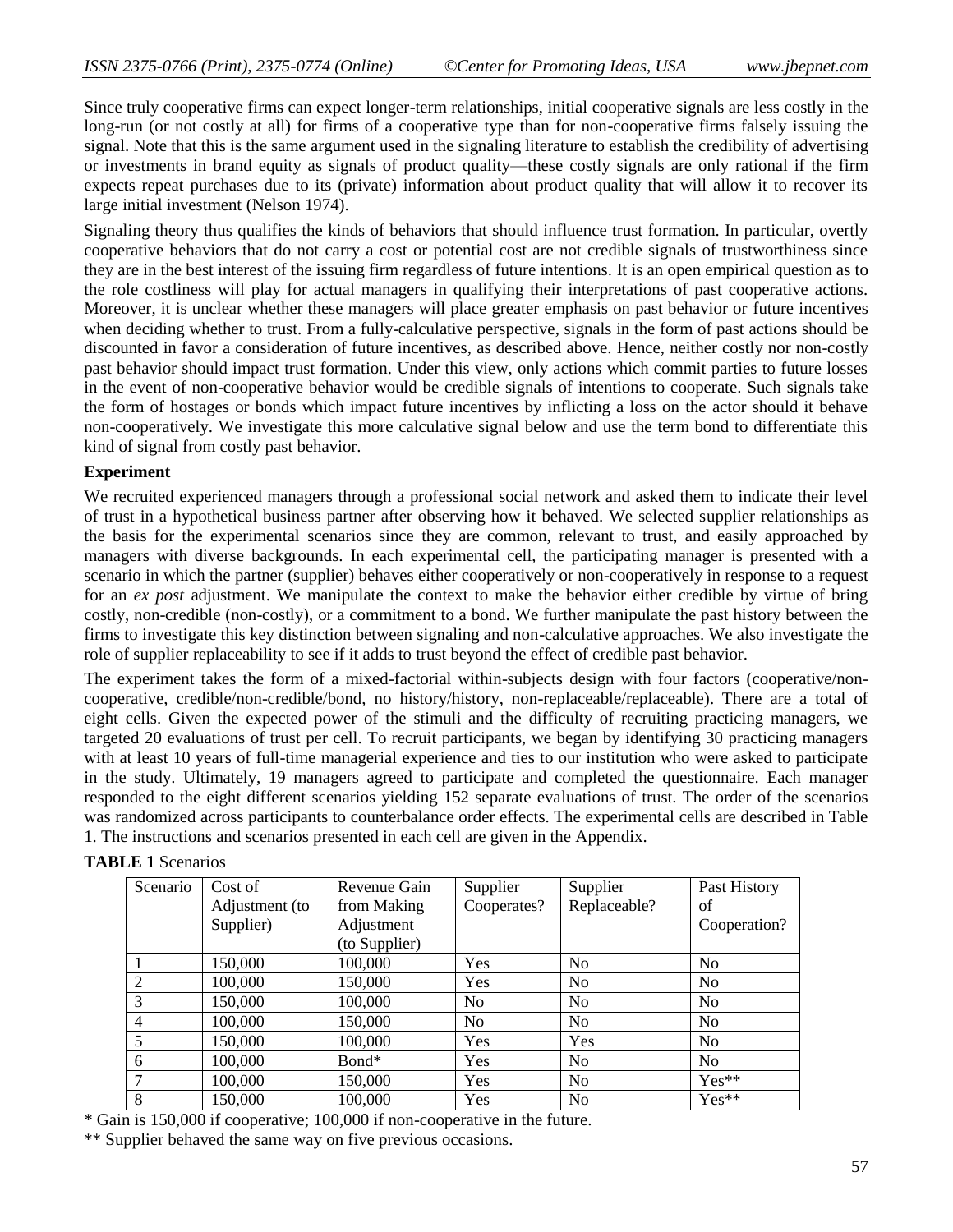The "baseline" scenario (Scenario 2) is one in which the supplier behaves cooperatively in response to the request. The adjustment makes the supplier better off in the short-term, hence the cooperation carries no cost and is thus non-credible. Trust is most relevant in relationships where the supplier is not replaceable; otherwise the threat of replacement creates a self-enforcing tendency toward cooperation. Hence, subjects are told that the supplier is non-replaceable in all cells except those where we specifically investigate the influence of replaceability. Finally, the baseline scenario features a short history of a single interaction during which behavior is observed. Other cells differ from the baseline in one or more ways corresponding to the experimental manipulations.

Subjects complete a single psychometric trust scale after observing the scenario. The items in the trust scale (Table 2) measure whether the subject expects the supplier to behave in a cooperative, mutually-oriented manner in the future. The trust score is formed by summing the scores on the items in Table 2. The psychometric properties of the scale appear to be acceptable with a Cronbach's Alpha of .962 indicating a high degree of internal consistency among the items in the scale.

**TABLE 2** Measurement Scale for Trust

Please indicate what type of supplier you think you are dealing with in this scenario:

| cooperative<br>trustworthy<br>concerned with     | 6<br>6<br>6 | 4<br>$\overline{4}$<br>4 | 2 | uncooperative<br>untrustworthy<br>unconcerned with |
|--------------------------------------------------|-------------|--------------------------|---|----------------------------------------------------|
| our profitability<br>generous<br>willing to help | 6<br>6      | 4<br>4                   |   | our profitability<br>selfish<br>unwilling to help  |
| concerned about<br>how we both<br>perform        | 6           | 4                        |   | concerned only<br>about how they<br>perform        |

#### *Hypotheses*

According to signaling theory, cooperative past behavior should only affect trust if it is credible (Spence 1973). Cooperative but non-costly behaviors are not credible signals of type, and should be discounted if signaling theory accurately describes the formation of trust. This is the key distinction between signaling and less calculative approaches to trust formation, as reviewed above.

*Hypothesis 1: Credible (costly) past cooperative behavior will be associated with greater trust than non-credible (non-costly) past cooperative behavior.*<sup>3</sup>

Actions which create future incentives or bonds against non-cooperative behavior are also credible indicators of trustworthiness. Such actions are required by more calculative theories of trust formation. We first hypothesize that bonds will be associated with higher trust relative to the non-credible baseline scenario.

*Hypothesis 2: Bonds will be associated with greater trust than non-credible (non-costly) past cooperative behavior.*

Second, we compare credible past behavior with the bond. Signaling theory views actions which create bonds as credible, but does not suggest any greater impact on trust than other credible indicators, such as costly past behavior. Hence, the key distinction between signaling theory and more calculative approaches to trust formation is that, according to signaling theory, bonds should have no greater impact on trust formation than any other type of credible signal. This would suggest that subjects are not hyper-calculative or hyper-rational per more calculative approaches. Substantively, the difference comes from the recognition of "type" in signaling theory which is not recognized by the more calculative alternatives.

*Hypothesis 3: Bonds will not be associated with greater trust than credible (costly) past cooperative behavior.*

<sup>&</sup>lt;sup>3</sup> It is possible that the dollar amounts in our experimental stimuli are insufficient for subjects to view the costs as credible. In particular, subjects may view them as insufficient to create a separating equilibrium. If true, however, this would produce effects which fail to support the hypotheses, in contrast to what we observe below. Hence we judge the values sufficient to be credible.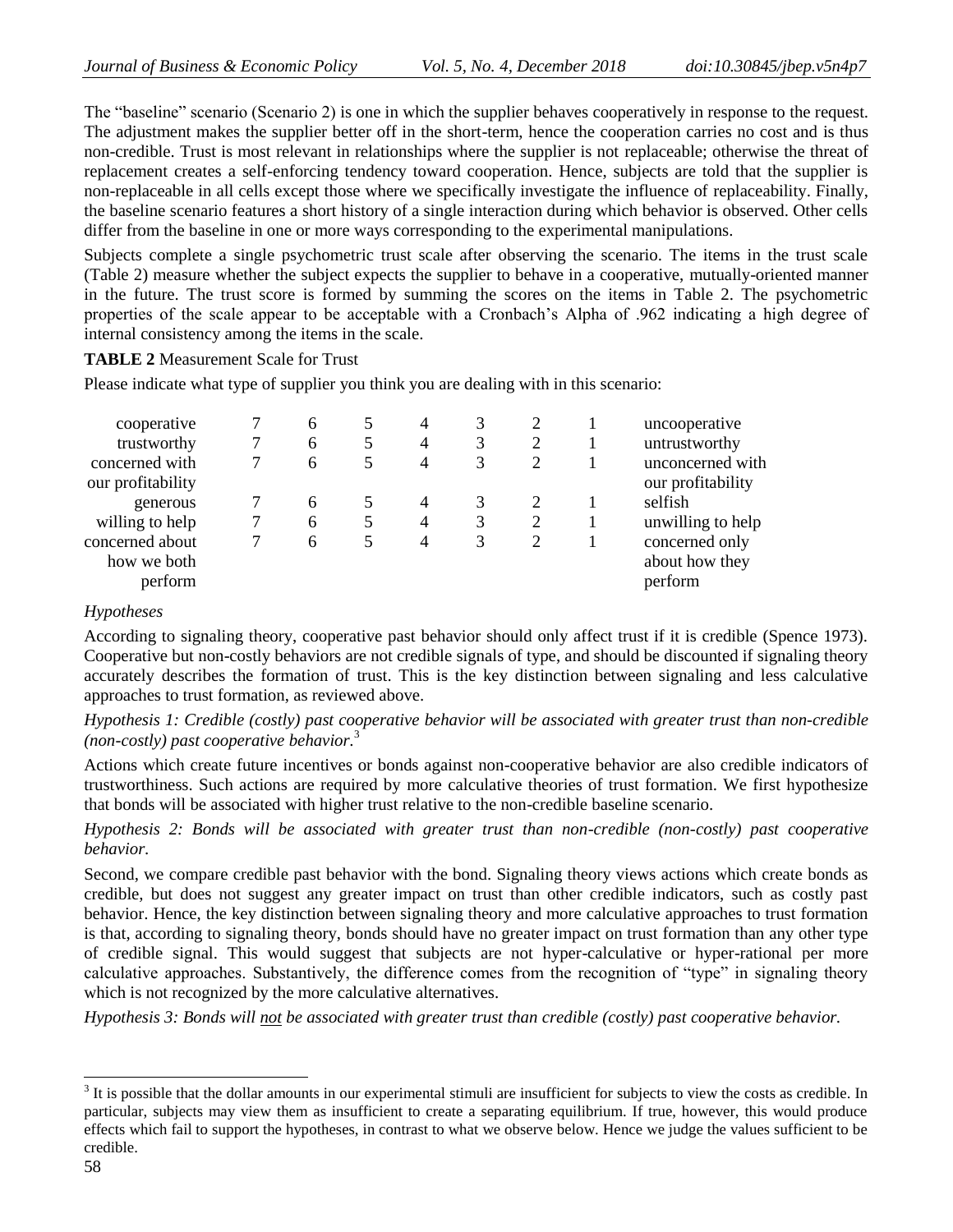Signaling theory does not attach greater credibility to a longer past history of cooperation *per se* (Radner 1981). This differs from non-calculative approaches that view the extent of past history as the most important variable parameterizing the degree of trust formation. From a signaling perspective, history should matter less than credibility.

A strong-form interpretation of this theory would posit that history does not matter at all. However, we opt for a more nuanced position. When cooperative acts are credible by virtue of being costly, we do *not* expect past history to matter in the sense of further increasing evaluations of trustworthiness beyond the effects of credibility. Essentially, they are redundant. However, when the cooperative acts themselves are non-costly and thus do not afford the opportunity to credibly signal trustworthiness, we leave open the possibility that the length of past history will matter to our practicing managers. That said, if credible information is available, signaling theory suggests that subjects should rely on it more than history:

*Hypothesis 4: A longer history of past cooperative behavior will not be associated with greater trust than a shorter history in situations where the cooperative behavior is credible (costly). In contrast, a longer past history of cooperative behavior will be associated with greater trust than a shorter history in situations where the cooperative behavior is non-credible (non-costly).*

We also consider the role costliness plays in interpreting *non-cooperative* behavior. While the signaling literature generally assumes that both credible signals and cheap talk consist of overtly cooperative (positive) behavior, the damage done to trust by non-cooperative behavior may be influenced by the costliness of (forgone) cooperation. In contrast to the cooperative case, where costly behavior has a larger effect on trust than non-costly behavior, non-cooperative behavior should reflect more negatively on character when cooperation would carry little cost. Hence, we expect non-cooperative behavior to negatively influence trust to a greater extent if cooperation would be non-costly than if it would be costly. In this sense, non-cooperation becomes a more "credible" signal if cooperation would carry little cost:

#### *Hypothesis 5: Non-cooperative past behavior will have a more negative impact on trust when cooperation would be non-costly than when cooperation would be costly.*

Finally, future incentives for cooperation can be created by market forces if the supplier is easily replaced (Williamson 1985). Indeed, the trust literature seems to assume that market forces do not create self-enforcing cooperative outcomes, else the importance of trust would be severely discounted. In practice, this assumption is relatively benign, since most relationships involve a degree of co-specialization or bi-lateralism that makes replacement costly. This is true even of relationships that start out as non-specialized competitive market transactions per Williamson's (1985) fundamental transformation. That said, an interesting question concerns how replaceability affects evaluations of trustworthiness. Calculative theories would suggest that replaceability (like a commitment to a bond) should increase trust due to its effect on incentives. Thus, credible past cooperative behavior should generate even higher levels of trust if the partner is also replaceable. However, an alternative possibility is that boundedly rational managers will attribute the cooperative behavior to replaceability rather than type, which could actually result in lower trust of the partner. In particular, unlike the case of a bond where a partner is *observed* to voluntarily enter into an incentive arrangement (i.e., credibly revealing type), replaceability does not involve a directly observable volitional action. Moreover, trust based on replaceability requires confidence that external incentives will remain in effect over a prolonged period. In practice, boundedly-rational managers may rely less on amorphous market incentives when deciding to trust than on more immediate signals of type. Hence:

*Hypothesis 6: Credible (costly) cooperative behavior will be associated with lower trust when the supplier is replaceable than when it is not replaceable.*

## *Results*

The hypotheses are tested through a series of planned comparisons in an ANOVA ( $F=35.302$ ; p<.001). We use one-tail hypothesis tests for *a priori* directional hypotheses. The dependent variable is trust, calculated as the sum of scores on the six items in the trust scale. The average for each cell is given graphically in Figure 1.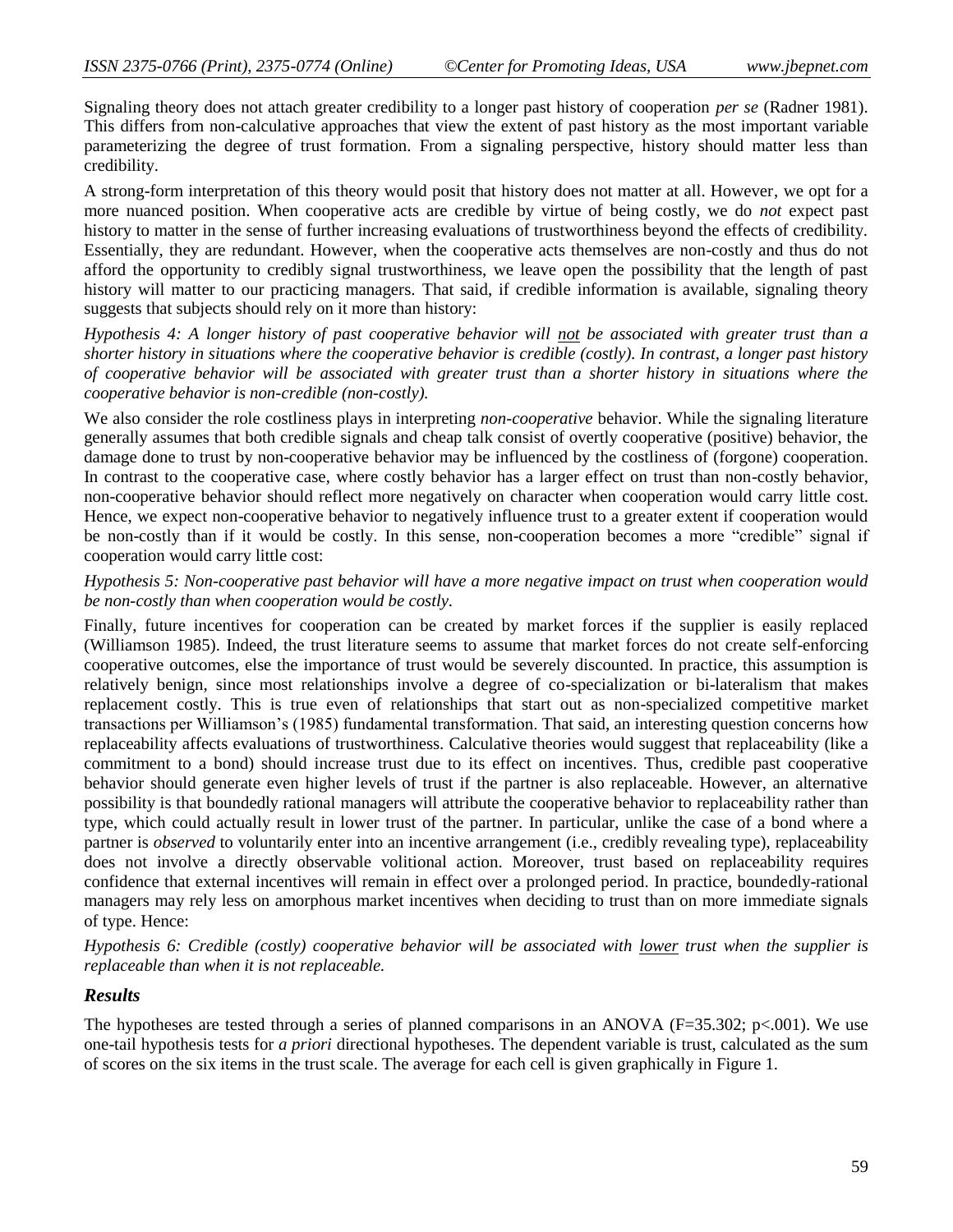

Hypothesis 1 is supported by the contrast between the cooperative/non-costly baseline Scenario 2 and the cooperative/costly Scenario 1 ( $M_1$ - $M_2$ =5.105; p=.005). Cooperative past behavior which is costly to the supplier is associated with greater trust than cooperative but non-costly past behavior, as hypothesized. This suggests that credibility matters when evaluating past cooperative behavior, consistent with the core insight from signaling theory. Cooperative behavior *per se* is not as important as behavior that credibly reveals cooperative type by virtue of being costly.

Hypothesis 2 is also supported by the contrast between the cooperative/non-costly baseline scenario and Scenario 6 which involves the posting of a bond ( $M_6$ - $M_2$ =3.842; p=.024). Bonds are also recognized as credible signals by managers in the study and result in greater trust relative to the cooperative but non-credible baseline. This result is again consistent with the emphasis on credibility in signaling theory. Jointly, Hypotheses 1 and 2 illustrate the importance of costliness—applied to either past cooperative behavior or conditional on future behavior.

Hypothesis 3 compares the cooperative/costly Scenario 1 with the bond in Scenario 6. The hypothesized null effect reverses the meaning of type-1 error. Hence, we follow Jöreskog and Sörbom (1989) and view the twotailed p-value as a goodness of fit indicator. The contrast yields a p-value of .514 ( $M_6$ - $M_1$ =-1.263), suggesting a strong likelihood of an insignificant relationship, as hypothesized. Hence, while credibility matters, managers do not seem to distinguish between credible signals in the form of costly past behavior and credible signals created by bonds regulating incentives for future behavior. Thus, managers appear to be more calculative than posited in the non-calculative theories of trust, but less rational and less forward-looking than predicted by more calculative approaches (e.g., Williamson 1993). $<sup>4</sup>$ </sup>

Hypothesis 4 considers the role of past history in the presence/absence of credible signals. It is supported by two contrasts. First, we compare the cooperative/non-costly baseline scenario with Scenario 7 in which a past history of cooperation between the firms is added. The contrast  $(M_7-M_2=3.737; p=.028)$  indicates that past history leads to higher trust in the non-credible regime. Turning to credible cooperation, we contrast the cooperative/costly Scenario 1 with Scenario 8, which is identical except for the addition of a past history between the firms. The two-tailed p-value of .892 ( $M_8$ - $M_1$ =0.263) suggests a very strong likelihood of an insignificant relationship, as hypothesized. Hence, past history has no effect on trust when past behavior is credible. History only appears to matter when subjects are not offered recourse to credible signals.

Hypothesis 5 concerns the interpretation of non-cooperative behavior. It is supported by the contrast between Scenario 3 in which cooperation would have been costly and Scenario 4 where cooperation would not have been

 $\overline{a}$ 

<sup>&</sup>lt;sup>4</sup> The fact that the bond produces *lower* trust further adds to the disconfirmation of the calculative view, beyond the insignificance of the coefficient.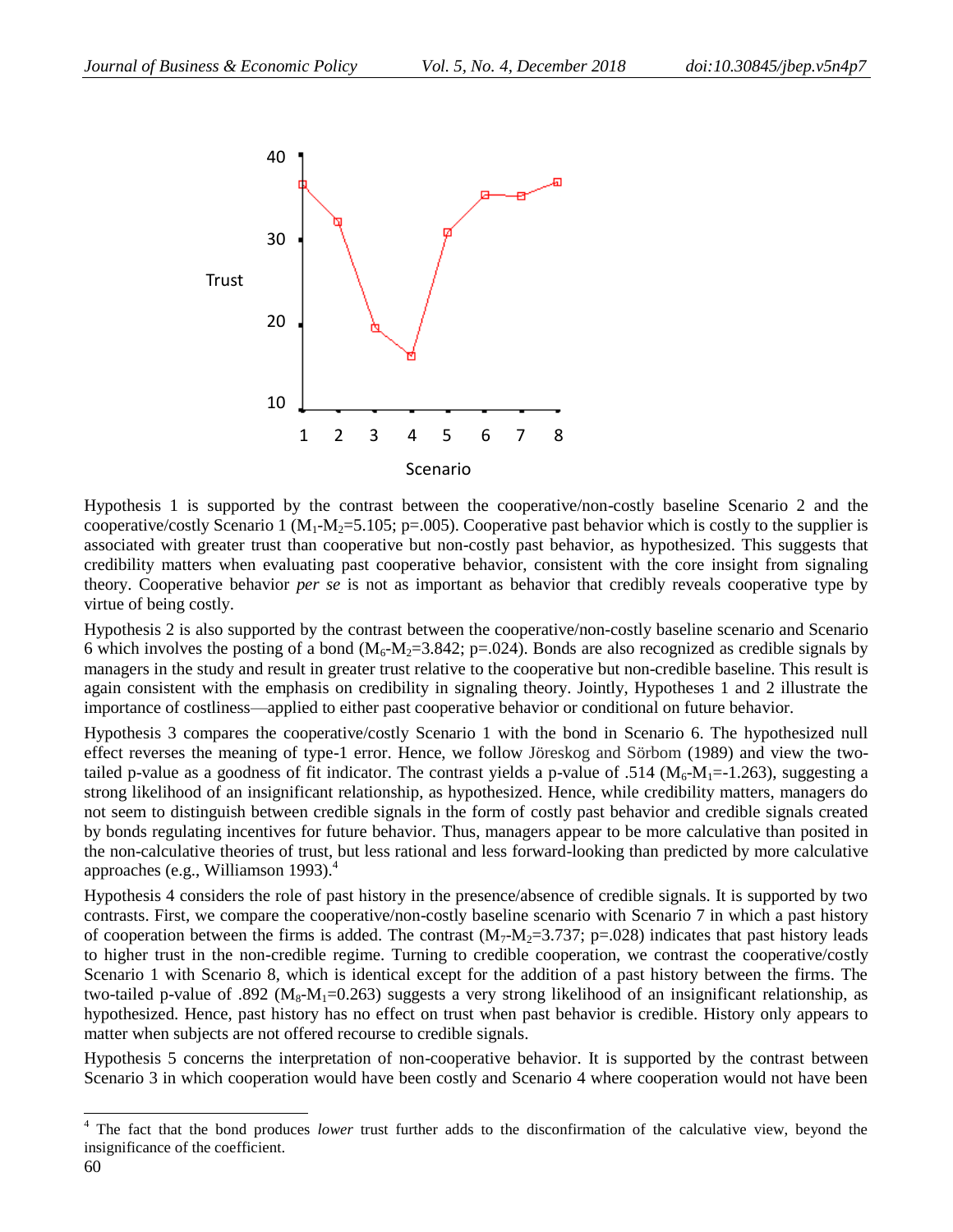costly  $(M_3-M_4=3.421$ ; p=.039). This supports the idea that costliness matters when evaluating non-cooperative behavior as well as cooperative behavior. In this case, non-cooperative behavior when cooperation would carry little cost is more indicative of a lack of trustworthiness than non-cooperative behavior when cooperation would carry a significant cost.

Finally, Hypothesis 6 is supported by the contrast between the cooperative/costly Scenario 1, in which the supplier is non-replaceable, and Scenario 5, which is identical except that the supplier is replaceable  $(M_5-M_1=$ 5.632; p=.002). Replaceability *reduces* trust relative to the same scenario in which costly cooperative behavior is observed from a non-replaceable partner. Thus, replaceability appears to cause subjects to attribute cooperative behavior to incentives rather than type, thereby resulting in lower trust. Indeed, adding replaceability to credible past cooperation leads to no greater trust than in the baseline scenario ( $p=768$ ). This is especially interesting given the finding that the bond—another forward-looking and incentive-based mechanism—significantly increases trust relative to the baseline, per Hypothesis 2. As suggested above, entering into a bond is an observable action whereas replacement is created by external market forces. Subjects seem to place more weight on the action of committing to a bond than the more amorphous notion of replaceability imposed by the market. Thus, they again stop short of what would be expected from a fully calculative or rational perspective.

## *Discussion*

The non-calculative trust literature emphasizes the importance of positive cooperative interactions as the basis of trust formation. This view has been criticized as myopic from an economic perspective by Williamson (1993) and others, with preference given to a consideration of incentives surrounding future exchanges. The contribution of this paper is to qualify extant non-calculative and calculative perspectives. Following signaling theory, we argue that cooperative actions in the past can lead to greater trust, but only to the extent that they are credible indicators of (cooperative) character or type by virtue of being costly.

The empirical study suggests that practicing managers attend to the credibility of past cooperative acts in a rational manner as suggested by signaling theory. Thus, non-calculative perspectives appear to fall short of an accurate description of trust formation and can be improved through a consideration of credibility. Yet managers do not appear to give any greater weight to incentives surrounding future exchanges as suggested by calculative approaches. Hence, the more calculative economic perspective is also inaccurate as a theory of trust formation. Indeed, market incentives created by low-cost replacement actually interfere with the development of trust rather than increasing it as would be expected from a calculative perspective.

Theoretically, the study demonstrates that beneficial past interactions are not sufficient for trust development. Only when past actions credibly indicate type do managers increase their level of trust in their partners. The exception to this is when an extended past history exists; in this case, we do find an increase in trust. However, past history does not appear to add to trust when recourse can be made to at least one past credible action. Hence, while we emphasize that history *does* matter in the study (in contrast to signaling theory itself) it is important only when credible signals are not available.

In addition to adding to the trust literature, the study adds to the signaling literature itself by examining the importance of credibility in the context of trust formation. As discussed above, economists have been reluctant to acknowledge trust and trustworthiness as enduring attributes of economic agents, in part because these factors run contrary to assumptions of self-interest seeking. Thus, the signaling literature has largely focused on hidden information related to more concrete and permanent aspects of individuals and firms such as product quality and individual abilities (as distinct from motivations). This study demonstrates that the principles of credibility extend to the domain of trust. Practicing managers consider the credibility of signals and also recognize trustworthiness as a legitimate and enduring (as evidenced by trust) aspect of character or type.

The fact that costliness and credibility matter also lends support to extant perspectives on trust that emphasize risk. While some authors see trust as a lubricant that in and of itself resolves potential conflicts between parties such that trust causes positive outcomes (Mayer et al. 1995), other authors place greater emphasis on trust as a risky action which opens a trusting party to potential vulnerabilities (Rosseau et al. 1998) and is thus relied upon in a discriminating manner. The fact that managers in the study match their level of trust to the credibility of the signals issued by their partners suggests that they appear to recognize such risk. Hence, they trust in a discriminating fashion only as warranted by the situation.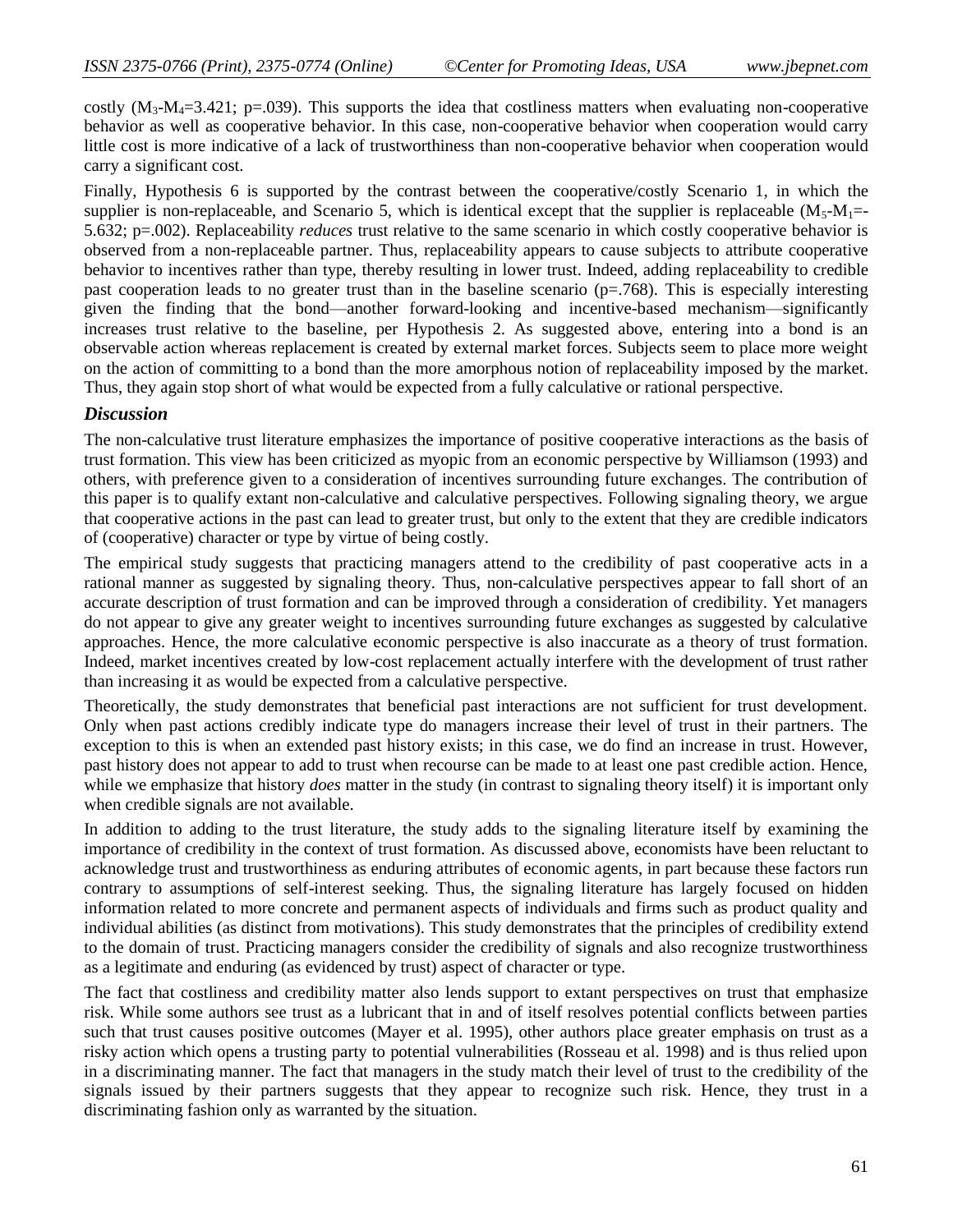The importance of costliness also explains the commonly observed phenomenon that "trying times" seem to lead to tighter bonds of trust between parties. Put differently, relationships emerge stronger following a "trial-by-fire" than before. Difficult circumstances will typically make cooperation costlier to one or both parties; hence this provides the right circumstances for credible signals to be sent and received, which result in greater trust.

Another interesting and novel finding concerns the contrast between the bond and market replacement forces. Presumably, these institutions should have very similar effects on expectations and trust, yet this is not observed in the study. Consistent with notions of bounded rationality, the results instead suggest that observable actions (actions that create, or enter parties into the bond) are more influential on trust than contextual factors external to actions in the relationship. Indeed, the results of the study are actually stronger; replaceability interferes with perceptions of trustworthiness by providing a competing explanation to type or character that for the practicing managers decreases their trust in the supplier. Hence, not only is replaceability not a strong driver of trust, it actually has a detrimental effect as it is perceived by the participants.

#### *References*

- Akerloff, G. (1970). The market for lemons: quantitative uncertainty and markets mechanism. *Quarterly Journal of Economics*, *85*.
- Doz, Y. L. (1996). The evolution of cooperation in strategic alliances: Initial conditions or learning processes? *Strategic management journal*, *17*(S1), 55-83.
- Gambetta, D. (1988). Trust: Making and breaking cooperative relations.
- Hosmer, L. T. (1995). Trust: The connecting link between organizational theory and philosophical ethics. *Academy of management Review*, *20*(2), 379-403.
- Jöreskog, K. G., & Sörbom, D. (1989). *LISREL 7: A guide to the program and applications*. Spss.
- Macneil, I. R. (1980). Economic analysis of contractual relations: Its shortfalls and the need for a rich classificatory apparatus. *Nw. UL Rev.*, *75*, 1018.
- Macneil, I. R. (1982). The new social contract: An inquiry into modern contractual relations.
- Mayer, R. C., Davis, J. H., & Schoorman, F. D. (1995). An integrative model of organizational trust. *Academy of management review*, *20*(3), 709-734.
- McKnight, D. H., Cummings, L. L., & Chervany, N. L. (1998). Initial trust formation in new organizational relationships. *Academy of Management review*, *23*(3), 473-490.
- Milgrom, P., & Roberts, J. (1986). Price and advertising signals of product quality. *Journal of political economy*, *94*(4), 796-821.
- Mohr, J., & Spekman, R. (1994). Characteristics of partnership success: partnership attributes, communication behavior, and conflict resolution techniques. *Strategic management journal*, *15*(2), 135-152.
- Moran, P. (2005). Structural vs. relational embeddedness: Social capital and managerial performance. *Strategic management journal*, *26*(12), 1129-1151.
- Nelson, P. (1974). Advertising as information. *Journal of political economy*, *82*(4), 729-754.
- Poppo, L., & Zenger, T. (2002). Do formal contracts and relational governance function as substitutes or complements? *Strategic management journal*, *23*(8), 707-725.
- Radner, R. (1981). Monitoring cooperative agreements in a repeated principal-agent relationship. *Econometrica: Journal of the Econometric Society*, 1127-1148.
- Ring, P. S., & Van de Ven, A. H. (1992). Structuring cooperative relationships between organizations. *Strategic management journal*, *13*(7), 483-498.
- Ring, P. S., & Van de Ven, A. H. (1994). Developmental processes of cooperative interorganizational relationships. *Academy of management review*, *19*(1), 90-118.
- Ross, S. A. (1973). The economic theory of agency: The principal's problem. *The American Economic Review*, *63*(2), 134-139.
- Rothschild, M., & Stiglitz, J. (1978). Equilibrium in competitive insurance markets: An essay on the economics of imperfect information. In *Uncertainty in economics* (pp. 257-280).
- Rousseau, D. M., Sitkin, S. B., Burt, R. S., &Camerer, C. (1998). Not so different after all: A cross-discipline view of trust. *Academy of management review*, *23*(3), 393-404.
- Sako, M. (1992). *Price, quality and trust: Inter-firm relations in Britain and Japan* (No. 18). Cambridge University Press.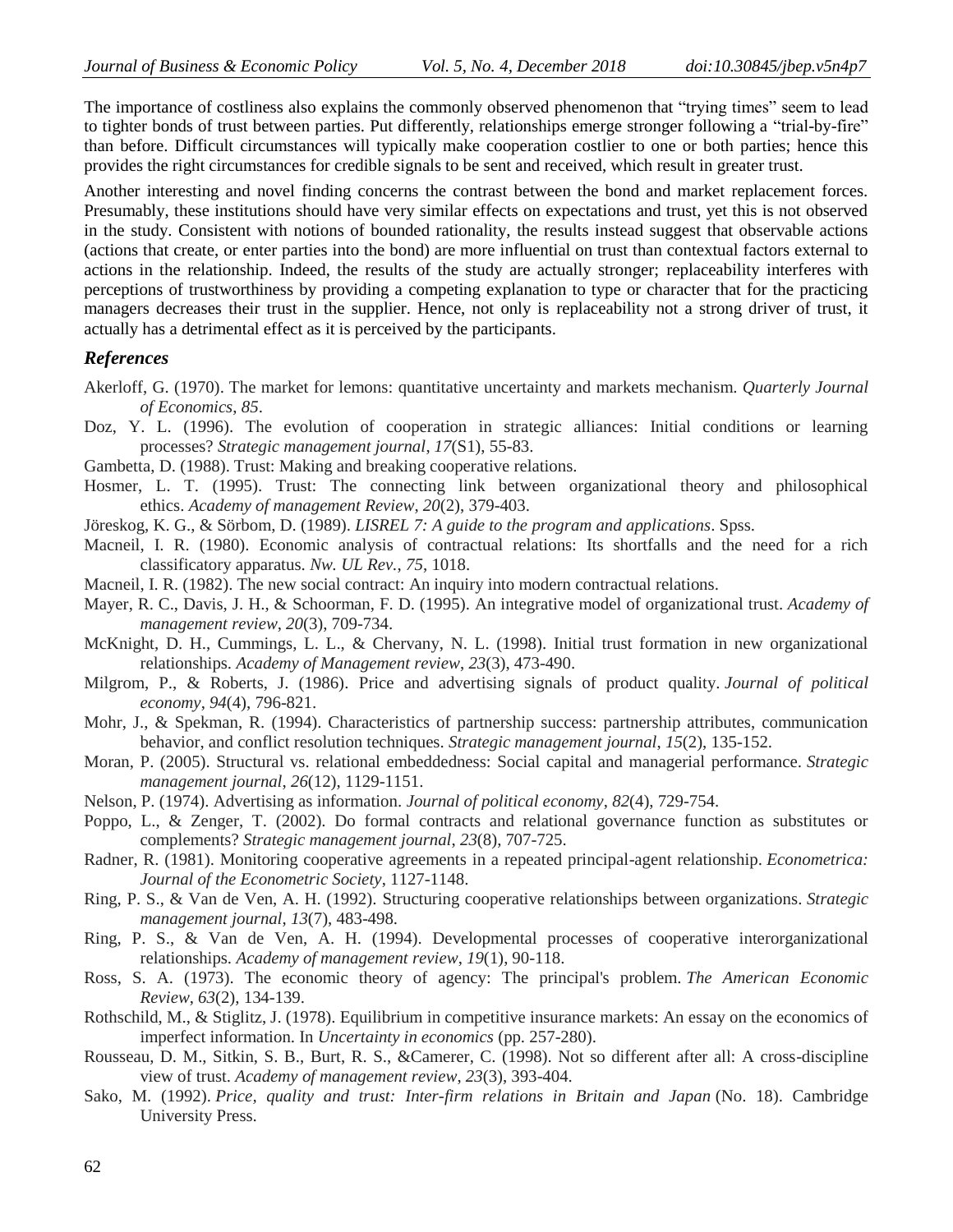- Sako, M., & Helper, S. (1998). Determinants of trust in supplier relations: Evidence from the automotive industry in Japan and the United States. *Journal of Economic Behavior & Organization*, *34*(3), 387-417.
- Sitkin, S. B., & Roth, N. L. (1993). Explaining the limited effectiveness of legalistic "remedies" for trust/distrust. *Organization science*, *4*(3), 367-392.
- Spence, M. (1973). Job Market Signaling. *The Quarterly Journal of Economics*, *87*(3), 355-374.
- Stigler, G. J. (1961). The economics of information. *Journal of political economy*, *69*(3), 213-225.
- Wang, S., Beatty, S. E., & Foxx, W. (2004). Signaling the trustworthiness of small online retailers. *Journal of interactive marketing*, *18*(1), 53-69.
- Williamson, O. E. (1985). *The Economic Institutions of Capitalism: Firms, markets, relational Contracting*. Free Press.
- Williamson, O. E. (1993). Calculativeness, trust, and economic organization. *The journal of law and economics*, *36*(1, Part 2), 453-486.
- Zaheer, A., McEvily, B., &Perrone, V. (1998). Does trust matter? Exploring the effects of interorganizational and interpersonal trust on performance. *Organization science*, *9*(2), 141-159.
- Zucker, L. G. (1986). Production of trust: Institutional sources of economic structure, 1840–1920. *Research in organizational behavior*.

#### **APPENDIX** Scenario Descriptions

#### **Task Introduction**

Please consider the following situation:

Suppose that you are a purchasing manager in charge of sourcing components from external suppliers. Your firm has a number of different suppliers. You often ask suppliers to make changes to the component they supply to your firm to improve your firm's performance. Some suppliers are highly cooperative in making changes and helping your firm, while others are less cooperative and may even refuse to make changes.

It is important for you to determine the type of supplier you are dealing with: trustworthy or untrustworthy. This is especially important in new relationships where you have not yet asked the supplier to make any changes, and you therefore do not know how the supplier is likely to respond.

On the following pages you will read about the behavior of several different suppliers. In each case, your firm has just made a request to the supplier to make changes to the component they supply to your firm. You will read about the implications of your request on the supplier's profits and the supplier's response to your request.

After each scenario, we will ask you to evaluate the type of supplier you are dealing with. You may indicate that you think the supplier is highly trustworthy, highly untrustworthy, or somewhere in-between. Please give your honest judgement in each case. Remember, each of the following scenarios concerns a different supplier.

#### **Scenario 1 [COOPERATIVE; COSTLY; NON-REPLACEABLE; NO HISTORY]**

You recently asked this supplier to make a change to the component it supplies to your firm. The change would cost the supplier \$150,000 to make. The supplier's revenues would increase \$100,000 as a result of increased sales of your product if it makes the change. The supplier is the only firm that can supply the component. In response to your request, the supplier agrees to make the change. Please indicate what type of supplier you think you are dealing with in this scenario:

#### **Scenario 2 [COOPERATIVE; NON-COSTLY; NON-REPLACEABLE; NO HISTORY]**

You recently asked this supplier to make a change to the component it supplies to your firm. The change would cost the supplier \$100,000 to make. The supplier's revenues would increase \$150,000 as a result of increased sales of your product if it makes the change. The supplier is the only firm that can supply the component. In response to your request, the supplier agrees to make the change. Please indicate what type of supplier you think you are dealing with in this scenario:

#### **Scenario 3 [NON-COOPERATIVE; COSTLY; NON-REPLACEABLE; NO HISTORY]**

You recently asked this supplier to make a change to the component it supplies to your firm. The change would cost the supplier \$150,000 to make. The supplier's revenues would increase \$100,000 as a result of increased sales of your product if it makes the change. The supplier is the only firm that can supply the component. In